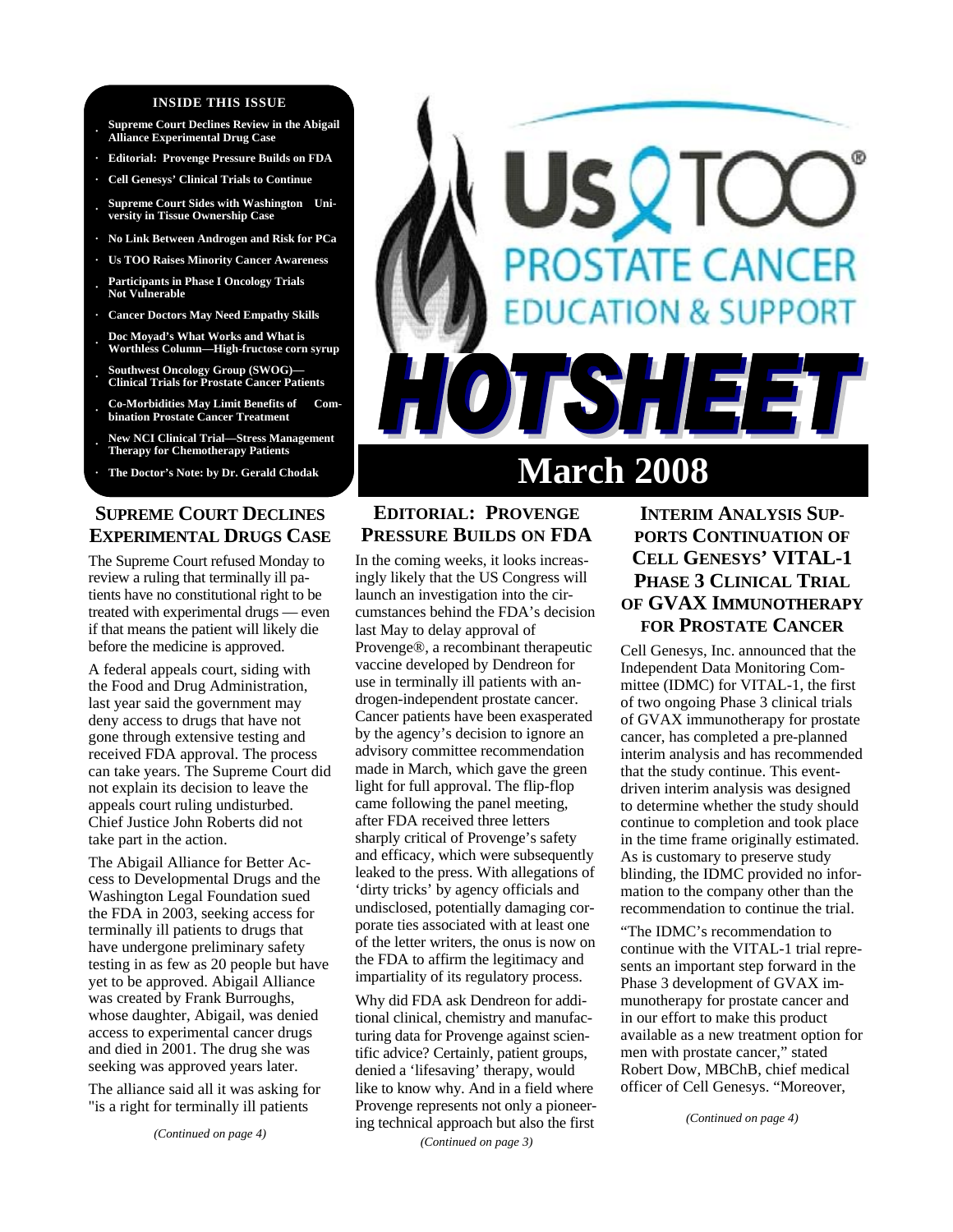#### **PROSTATE CANCER PATIENT SUPPORT - CALL 1-800-80-US TOO, OR GO TO <WWW.USTOO.ORG>**

THIS ISSUE OF THE US TOO PROSTATE CANCER HOTSHEET IS MADE POSSIBLE BY CHARITABLE CONTRIBUTIONS FROM

## **AMGEN GTX** Oncology AstraZeneca *AND PEOPLE LIKE YOU!*

ITEMS CONTAINED IN US TOO PUBLICATIONS ARE OBTAINED FROM VARIOUS NEWS SOURCES AND EDITED FOR INCLUSION. WHERE AVAILABLE, A POINT-OF-CONTACT IS PROVIDED.

REFERENCES TO PERSONS, COMPANIES, PRODUCTS OR SERVICES ARE PROVIDED FOR INFORMATION ONLY AND ARE NOT ENDORSEMENTS. READERS SHOULD CONDUCT THEIR OWN RESEARCH INTO ANY PERSON, COMPANY, PRODUCT OR SERVICE, AND CONSULT WITH THEIR LOVED ONES AND PERSONAL PHYSICIAN BEFORE DECIDING ON **ANY** COURSE OF ACTION.

THE INFORMATION AND OPINIONS EXPRESSED IN THIS PUBLICATION ARE NOT RECOMMENDATIONS FOR ANY MEDICAL TREATMENT, PRODUCT SERVICE OR COURSE OF ACTION BY US TOO INTERNA-TIONAL, INC., ITS OFFICERS AND DIRECTORS, OR THE EDITORS OF THIS PUBLICATION. FOR MEDICAL, LEGAL OR OTHER ADVICE, PLEASE CONSULT PROFES-SIONAL(S) OF YOUR CHOICE.

*HOTSHEET* EDITORIAL TEAM: JONATHAN MCDERMED, PHARMD PAMELA BARRETT THOMAS N. KIRK GEORGE LEDWITH, BOARD REPRESENTATIVE

US TOO INTERNATIONAL STAFF & CONSULTANTS: THOMAS N. KIRK, PRESIDENT AND CEO PAMELA BARRETT, DEVELOPMENT DIRECTOR TERRI GIBBONS, EXECUTIVE ASSISTANT JAQUELINE KONIECZKA, OFFICE MANAGER DAN REED, DEVELOPMENT & MARKETING COORDINATOR EUGENE WHEELER, UNDERSERVED PROGRAM DIRECTOR ELIZABETH CABALKA, PROGRAM CONSULTANT US TOO BOARD OF DIRECTORS: *EXECUTIVE COMMITTEE/OFFICERS* JIM KIEFERT, EDD, CHAIRMAN JOANN HARDY, VICE-CHAIRMAN GEORGE LEDWITH, SECRETARY GREGORY BIELAWSKI, TREASURER THOMAS N. KIRK, PRESIDENT AND CEO *DIRECTORS:*  CHRIS BENNETT ROBERT FIDOTIN, PHD CARL FRANKEL TOM HIATT

DAVID P. HOUCHENS, PHD KAY LOWMASTER, MSW FRED MILLS BILL PALOS STUART PORTER RON WITHERSPOON

US TOO INTERNATIONAL, INC. IS INCORPORATED IN THE STATE OF ILLINOIS AND RECOGNIZED AS A  $501(c)(3)$  NOT-FOR-PROFIT CHARITABLE CORPORATION.

#### **DONATIONS / GIFTS TO US TOO ARE TAX DEDUCTIBLE.**

5003 FAIRVIEW AVE. DOWNER'S GROVE, IL 60515 PHONE: (630) 795-1002 / FAX: (630) 795-1602 WEBSITE: WWW.USTOO.ORG

COPYRIGHT 2008, US TOO INTERNATIONAL, INC.

## **SUPREME COURT SIDES WITH WASHINGTON UNIVERSITY IN OWNERSHIP OF TISSUE CASE**

The U.S. Supreme Court on Tuesday upheld lower court rulings and sided with Washington University in St. Louis. MO in a decision that allows the university to keep tissue and blood samples donated to the school for prostate cancer research. In 2003, Washington University filed suit against Dr. William Catalona, a former employee, to ask the courts to determine who should control the donated samples stored in Washington U.'s biorepository. Catalona and some research participants said tissue donors had a right to require that the samples be forwarded to Catalona at Northwestern University, where he had assumed a faculty position after resigning from Washington University.

In June 2007, the 8th US Circuit Court of Appeals upheld a lower court ruling that tissue and blood samples donated to Washington University for prostate cancer research belong to the institution. The Court said at the time the donors voluntarily made a gift for prostate cancer research to Washington U. when they donated their biological samples and, therefore, the specimens belong to the school.

"Washington University takes its obligation to research participants very seriously," Dr. Larry Shapiro, executive vice chancellor for medical affairs and dean of the Washington University School of Medicine, said in a statement. "We will continue to use the tissues and serum samples for the purpose they were originally intended, which is prostate cancer research. It is our hope that use of the repository will lead to important advances. As we have said throughout the case, we encourage scientists both within the university community and those affiliated with other institutions to request access to the repository for their own prostate cancer studies."

**Editors' Note:** *Us TOO is disappointed by this news as Us TOO filed an Amicus brief to the US Supreme Court in November supporting Dr. Catalona's position. Readers may also recall that Us TOO also filed a similar brief at the appellate level as well believing that patients have a right to decide the use of their tissue and serum samples.* 

## **NO LINK BETWEEN ANDRO-GEN LEVELS AND RISK FOR PROSTATE CANCER**

Blood levels of androgens and other sex hormones do not appear to be related to the risk for prostate cancer. The finding comes from a huge pooled analysis of data from 18 studies, published online January 29 in the Journal of the National Cancer Institute (*J Natl Cancer Inst*, Vol. 100, pp. 158-9, 2008). It "confirms the lack of evidence to support an androgen–prostate cancer hypothesis," according to an accompanying editorial.

A link between elevated androgen levels and an increase in the risk for prostate cancer has been widely hypothesized, despite little supportive epidemiologic evidence, commented Paul Godley, MD, PhD, and colleagues from the University of North Carolina, Chapel Hill, in an accompanying editorial.

The new analysis provides no evidence of such a link, however. An international collaboration of researchers, headed by Andrew Roddam, DPhil, from the University of Oxford, UK, took another look at the original data collected in the 18 studies, consisting of 3,886 men with prostate cancer and 6,438 controls. Each of the studies had looked at the relation between androgens and the risk for prostate cancer, but the results were inconclusive; some suggested a positive association, but many of the studies had limited power, the researchers comment. In the new analysis, all of the data from these previous studies were pooled together. The team looked at blood samples taken before the men developed prostate cancer and analyzed serum concentrations of testosterone, free testosterone, dihydrotestosterone, dehydroepiandrosterone sulfate, androstenedione, androstanediol glucuronide, estradiol, and calculated free estradiol. They found no significant relation between the serum levels of any of these hormones and the risk of developing prostate cancer.

This is an "impressive pooled analysis" that enhances "our understanding of prostate cancer epidemiology," the editorialists comment. It also offers a new opportunity, because it now

*(Continued on page 8)*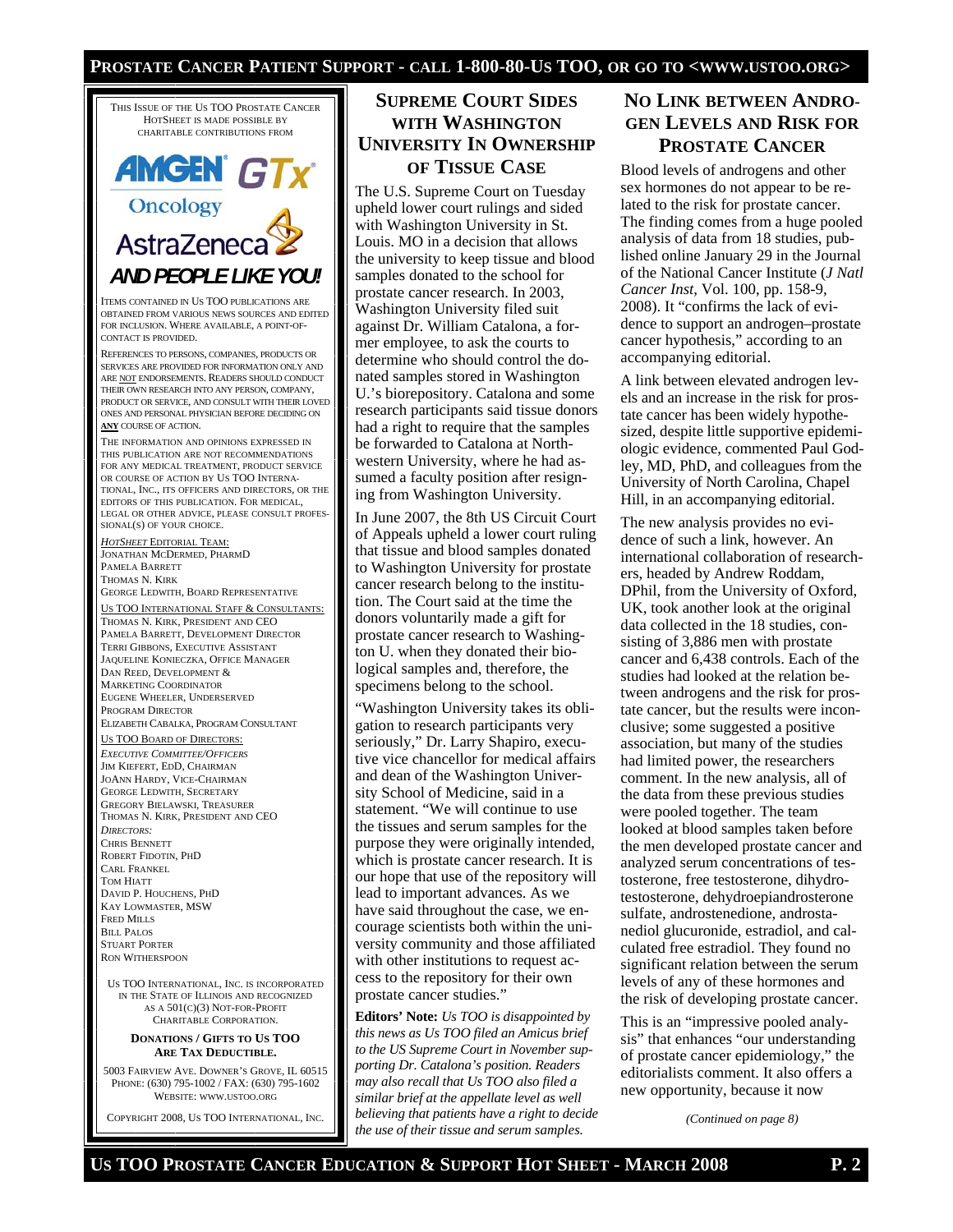#### **EDITORIAL: PROVENGE PRESSURE BUILDS ON FDA** *(Continued from page 1)*

nontoxic treatment for prostate cancer, investors and the oncology community would like to know why.

Over recent months, pressure has been mounting for an answer. Thousands of letters have purportedly been written to FDA, members of Congress and the Department of Justice. Demonstrations have been held outside FDA's offices. And the prostate cancer patient advocacy group, CareToLive, has filed lawsuits against FDA contesting the decision and demanding access to Provenge. It has even run an ad campaign on buses in the Washington, DC, area critical of the FDA's handling of Provenge.

The signs are that all this is beginning to register on the political radar. In December, three Congressmen—Mike Michaud (D-ME), Dan Burton (R-IN.) and Tim Ryan (D-OH) —wrote to the House Energy and Commerce Committee citing "ethical violations" and the need for "full disclosure…to restore confidence in the FDA." An inquiry is now expected.

Part of the reason for all the hoopla is that, apart from FDA's decision to ignore scientific advice, there were also several irregularities in the process.

At least one of the Office of Cellular, Tissue and Gene Therapies Advisory Committee members who voted against Provenge and then wrote to FDA to criticize the approval recommendation —Howard Scher of Memorial Sloan-Kettering Cancer Center—failed to disclose important competing financial interests. Scher is a scientific advisory board member of venture capital firm ProQuest, which owns an 8.3% stake in Novacea, a company that was developing a competing prostate cancer drug, Asentar™. Scher also happens to be the lead investigator in Asentar trials.

Curiouser still, an alleged power struggle over the regulatory jurisdiction of cancer vaccines between the Center for Drug Evaluation and Research (CDER) and the Center for Biologics Evaluation Research (CBER) has thrown the actions of FDA officials under scrutiny. When Scher and two others sent FDA letters critical of Provenge, these letters were not only mysteriously 'leaked' to

an industry newsletter, The Cancer Letter, but also supposedly ghost written by someone inside CDER. And during the advisory committee meeting itself, after four panel members had answered "no" when asked whether there was evidence of Provenge's "outright effectiveness" (CDER's preferred wording), CBER director Jesse Goodman changed the phrasing to ask whether there was "substantial evidence" of effectiveness. With the revised wording, the panel voted 13 to 4 in favor of efficacy (the vote for safety was 17 to 0 in favor).

Efficacy is key here because in both Dendreon trials presented to FDA, Provenge failed to meet its primary endpoints. In certain respects, Dendreon shot itself in the foot by setting an overoptimistic efficacy expectation/hazard ratio for the trial of 0.585, which no conventional drug or chemotherapeutic has ever achieved in a comparable setting of late-stage disease. At the same time, however, Provenge did extend median overall survival by 4.5 months, and after 3 years, 34% of the men receiving therapy were still alive, compared with only 11% receiving placebo.

Thus, the trial was not designed to demonstrate survival advantages, but reanalysis showed that it did. Is it right that the FDA should ignore this? In the real world, in a scientifically assessable way, Dendreon's underpowered trials do show real efficacious value, despite clear deficiencies in trial design and execution. And when the sole therapy available to end-stage prostate cancer patients is Taxotere® (docetaxel)—which extends survival by only 2.5 months and is so toxic it kills 300 patients itself every year—it is easy to understand why patients feel the data were strong enough. And it seems the advisory committee thought so, too.

FDA is, of course, perfectly within its rights to ignore all advice, but it is rare that it does so. The last known case where it overruled an advisory panel recommendation was the

*(Continued on page 8)* 

**As Men, Cancer Affects Us TOO** 

## **Us TOO Increases Minority Cancer Awareness**

In honor of National Minority Cancer Awareness Week, held April 13-19, 2008, Us TOO is making available a new *SEA Blue* campaign poster highlighting prostate cancer awareness for African American men. African American men have the highest rate of prostate cancer incidence in the United States, and Us TOO wants to help spread the word so men and their families can get informed to protect themselves.

Posters can be obtained by chapters, physician's offices and individuals by contacting the Us TOO office at 800-808-7866 or <ustoo@ustoo.org>.





**US TOO PROSTATE CANCER EDUCATION & SUPPORT HOT SHEET - MARCH 2008 P. 3** 

As pink is to breast cancer ue is to prostate cand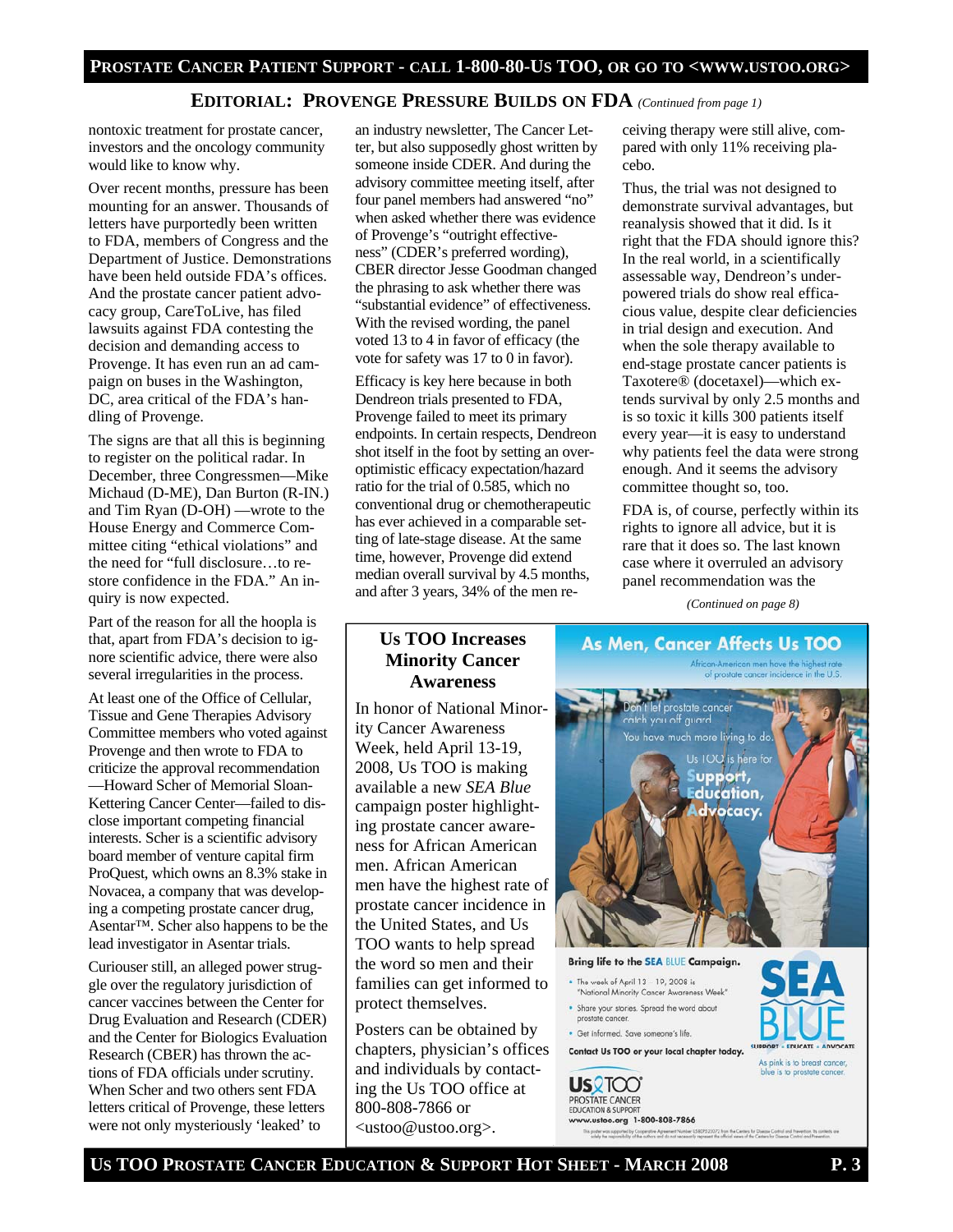## **CELL GENESYS' TRIALS**

*(Continued from page 1)* 

we can currently estimate that we will reach the required number of events needed to conduct the final analysis in the second half of 2009."

VITAL-1 is a multi-center, randomized, controlled Phase 3 clinical trial designed to compare GVAX cancer immunotherapy to Taxotere® (docetaxel) chemotherapy plus prednisone in hormone refractory prostate cancer (HRPC) patients with metastatic disease who are asymptomatic with respect to cancer- related pain. The primary trial endpoint is an improvement in survival. VITAL-1 was initiated in July 2004 and completed recruitment of 626 patients in July 2007. Patients were enrolled at approximately 130 sites in North America and Europe.

The company's second Phase 3 trial, VITAL-2, is a multi-center, randomized, controlled Phase 3 clinical trial designed to evaluate the safety and efficacy of GVAX immunotherapy for prostate cancer used in combination with Taxotere chemotherapy compared to the use of Taxotere chemotherapy and prednisone in HRPC patients with metastatic disease who are symptomatic with cancer-related pain. The primary endpoint of the trial is also an improvement in survival. VI-TAL-2 was initiated in June 2005 and is currently enrolling patients at approximately 90 sites in North America and Europe. The company expects to complete enrollment of approximately 600 patients in the first half of 2009 and if this is achieved, to have a sufficient number of events for a preplanned interim analysis at that time.

The U.S. Food and Drug Administration (FDA) granted Cell Genesys Special Protocol Assessments (SPAs) for both VITAL-1 and VITAL-2. The SPA is a process that allows for official FDA evaluation of a Phase 3 clinical trial and provides trial sponsors with a binding written agreement that the design and analysis of the study are adequate to support a license application submission if that study is performed according to the SPA. Cell Genesys completed the modifications requested by FDA during the review process.

*PRNewswire-FirstCall, 14 January 2008* 

## **PARTICIPANTS IN PHASE 1 ONCOLOGY TRIALS NOT VULNERABLE**

Because phase 1 oncology trials are typically carried out in patients who are in advanced stages of disease and investigate untried therapies, they offer a relatively low prospect of clinical benefit with the potential for serious risks. Hence, they have been cited as "paradigmatic examples of research that exploits vulnerable persons," and critics of these trials have called for special safeguards to be put in place.

However, a study of the demographics and health-status characteristics of individuals who participate in phase 1 oncology trials in the United States showed that they are not a conventional vulnerable population, say a team from the department of bioethics at the National Institutes of Health in Bethesda, Maryland.

In the January 14 issue of the Archives of Internal Medicine (Arch Intern Med Vol. 168, pp. 16-20, 2008), the team reports the results of a review of 9841 people who participated in phase 1 oncology trials sponsored by the Cancer Therapy Evaluation Program between 1991 and 2002. These participants were predominantly white, middle-aged, and well educated. They were also likely to have private insurance, good performance status, and have already had their cancer treated before being approached to enroll in a phase 1 trial. Hence, there is little reason to assume that, as a group, these individuals have a compromised ability to understand information or to make informed and voluntary decisions, Christine Grady, RN, PhD, and colleagues conclude.

These trials do carry a big risk with relatively little benefit, the team acknowledged. In oncology, about 25% of these studies are testing a product that is being used in humans for the first time, and about 0.5% of participants die as a result of toxic effects, they point out. There are also data to suggest that tumor responses are seen in only 4% to 6% of participants, although a recent study suggested that the overall tumor response rates are higher than previously reported, at 10.6%. Hence, commentators have argued that participants are vulnerable.

Dr. Grady and colleagues take issue with this. They agree that phase 1 trial participants have serious disease and limited treatment options, which can constrain their decisions about research participation. But they point out that, as a group, these participants do not lack the cognitive capacity to make decisions and do not have general constraints on their personal liberties and voluntary decision making, although this might apply to particular individuals.

The team also disagrees with claims that patients with end-stage cancer are particularly vulnerable to exploitation by researchers. "Even extraordinarily difficult life decisions in trying circumstances can be made autonomously and rationally," they write. "Having few choices does not necessarily render one incapable of making a choice."

"Although individuals with end-stage cancer are influenced by the effects of ill health on their lives, they may still be quite capable of protecting their own interests and making rational informed choices, including those about research participation," Dr. Grady and colleagues write.

*Medscape Medical News, 16 January 2008* 

#### **EXPERIMENTAL DRUGS**

*(Continued from page 1)* 

with no remaining treatment options to fight for their own lives." The FDA said the appeals court was correct and in line with other rulings "that have rejected constitutionally based demands for access to unapproved investigational drugs."

The full U.S. Court of Appeals for the District of Columbia Circuit ruled against the alliance after a smaller panel of the same court held that terminally ill patients may not be denied access to potentially lifesaving drugs. The court said patients can access experimental drugs in certain situations and suggested Congress could change the law to broaden such access.

The case is Abigail Alliance v. Eschenbach, 07-444.

*Yahoo! NEWS (AP), 14 January 2008*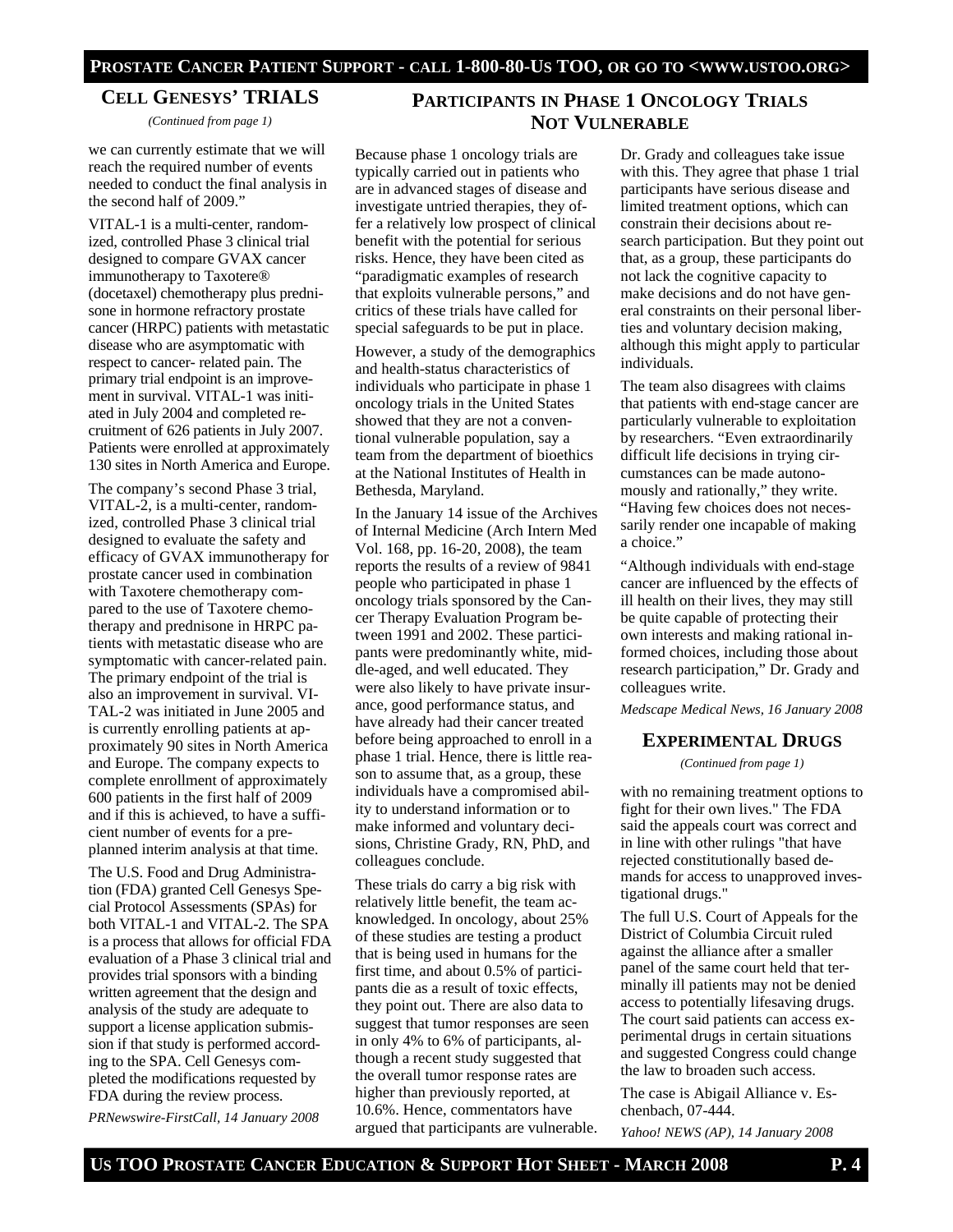## **CANCER DOCTORS MAY NEED TRAINING ON EMPATHY SKILLS**

Cancer specialists (oncologists) may need additional training to encourage patients to express their concerns and negative emotions and to respond empathically to these concerns, researchers recommended in a study published December 20, 2007, in the Journal of Clinical Oncology (*J Clin Oncol* Vol. 25, pp.5748-52, 2007).

The report presented data from the Studying Communication in Oncologist-Patient Encounters (SCOPE) project, an NCI-funded, three-site study from Duke University, the Durham Veterans Affairs Medical Center, and the University of Pittsburgh. It is based on results from 398 clinic conversations between 51 oncologists and 270 patients with advanced cancer. The study found that the oncologists encountered few empathic opportunities during their patient meetings (37 percent of visits) and responded with empathic statements infrequently (only 22 percent of the time).

Empathic responses are important in cancer care because "patients have less anxiety and depression and report greater satisfaction and adherence to therapy," the researchers noted. The study found that female patients were more likely to disclose painful emotions to female oncologists. In addition, younger oncologists and those who rated their orientation as more socioemotional than technical were more likely to respond with empathic statements.

"Oncologists and patients need to work to create an alliance conducive to patients expressing their emotions," the researchers suggested. Although the oncologists expressed high levels of confidence in addressing emotions, they may need more training to recognize emotions and to learn how to respond to patient concerns. "Many empathic opportunities were indirect and patients may be more satisfied if they can learn how to express their emotions more directly so that oncologists can respond appropriately," the authors noted.

*NCI Cancer Bulletin, 8 January 2008* 

## **DOC MOYAD'S WHAT WORKS & WHAT IS WORTHLESS COLUMN ALSO KNOWN AS "NO BOGUS SCIENCE" COLUMN**

**"High-fructose corn syrup (HFCS) is responsible for the American obesity epidemic? Really? So, when did you last see the Loch Ness Monster or Big Foot?"**

Mark A. Moyad, MD, MPH

University of Michigan Medical Center, Department of Urology

\*To order Dr. Moyad's new "No Bogus Science Diet Book" just call toll-free 1-877-722-2264 to reserve a copy now!

#### **Bottom Line: High-fructose corn syrup (HFCS) is not as bad for your health as any other product that has an equal number of calories, but there are just a lot of B.S. "experts" out there that want to convince you that it is the reason for our obesity epidemic.**

A popular theory as to why there is an obesity epidemic has been the replacement of table sugar with high-fructose corn syrup, but this does not seem to be a strong causative factor after this clinical trial. Research has yet to demonstrate whether beverages sweetened with high fructose corn syrup (HFCS) are unhealthier in terms of weight gain, compared to other beverages that have a similar caloric content. So this study set out to determine the impact of HFCS, table sugar, or milk on appetite and measurements of weight gain.

A total of 35 men and 35 women (n=70) with a normal body mass index (BMI) were utilized for this preliminary clinical trial.<sup>1</sup> After consuming a beverage of equal calories from a beverage with HFCS, table sugar, and milk a variety of weight gaining parameters were assessed. No significant differences were noted between the beverages. No differences were found in terms of a hunger response, insulin, glucose and other hormonal measurement of appetite control. Therefore, appetite and obesity blood measurements were not impacted by a variety of beverages that contain equal amounts of calories.

Monday morning quarterbacks are everywhere! Theories of why an obesity epidemic is occurring around world can be found everywhere. One of the more popular untested alternative medicine theories is that HFCS was created by humans and introduced in the food supply in the 1970s to slightly increase the fructose (55% compared to about 50% in table sugar)

content of products compared to table sugar (equal fructose and glucose content) and this apparently stimulated more appetite and belly fat accumulation. The problem with this simplistic theory is that it ignores the fact that the US food supply of HFCS content remained mostly unchanged over the past 15 years and that HFCS replaced table sugar for the most part and was not added to table sugar so basically you just substitute an equal number of calories. HFCS and sugar still contain 4 calories per gram of carbohydrate, so regardless of what product is used the caloric contribution is approximately the same.

It is time to recognize that the increasing overall caloric intake and decreasing overall physical activity in general has the most scientific research as to why there is an obesity epidemic. I wish I could blame my weight gain on HFCS or what they put into my diet cola over the past few years! The HFCS theory now belongs in the same location in the ridiculous conspiracy filing cabinet as these past wonderful contributions to history: Gunmen on the Grassy Knoll (no one was there except a boy holding an ice cream cone); Big Foot lives in Michigan's upper peninsula (just a hairy unshaven man…there are a lot of them in Michigan); UFOs landing in cornfields (we know this was just the bored kids of the land/farm owner); Loch Ness Monster photo (just a big guy in a funny looking bathing suit (have you been to certain parts of Florida lately…enough said); and my dad knows how to start his car my whispering the car's name (he had an automatic starter device placed in his car and the remote control device was in his coat pocket and I did not figure this one out 'til years later, and hey – isn't that a form of child abuse?!)!

#### *Reference*

*1. Am J Clin Nutr 86: 1586-1594, 2007.*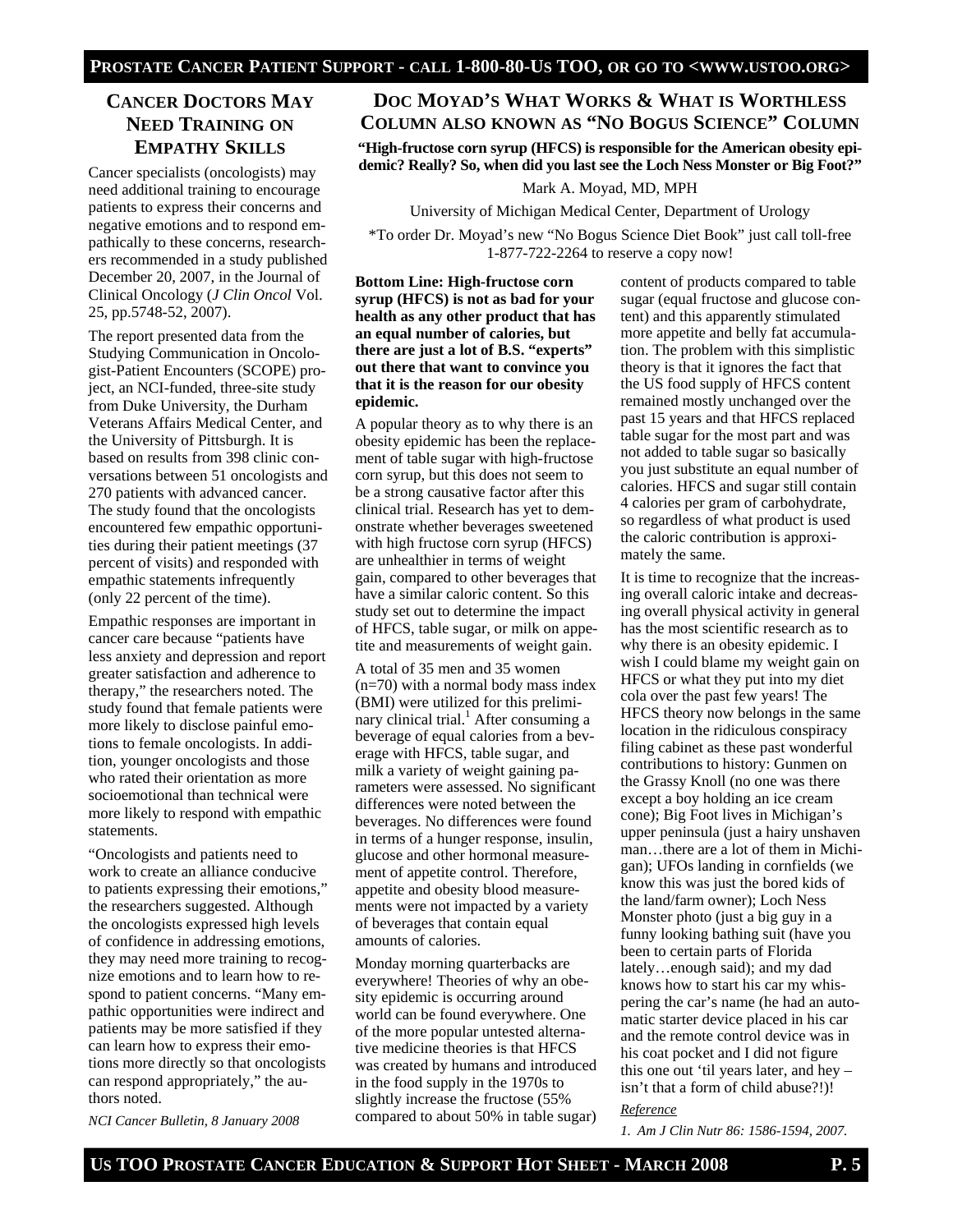### **NEWS FROM SOUTHWEST ONCOLOGY GROUP (SWOG)**

*Editor's Note: In 2007, Us TOO Medical Advisor Dr. E. David Crawford urged Us TOO to become more involved in SWOG and invited Us TOO President/CEO Tom Kirk to attend, exhibit and present.* 

*Us TOO International attended the May and October 2007 SWOG meetings. Following that, Us TOO and key SWOG leadership met to collaborate and build a working relationship. Key Genitourinary (GU) SWOG leaders attended, including Drs. E. David Crawford (GU Committee Chair), Maha H.A. Hussain (GU Advanced Prostate Organ Site Chair), Ian Thompson, Jr. (GU Local Prostate Organ Site Chair) and Jennifer Scott (GU Protocol Coordinator, SWOG Operations Office). The appearance of this article is an initial step.* 

SWOG is one of the largest cancer clinical trials cooperative groups in the United States. Funded by research grants from the National Cancer Institute (NCI), part of the National Institutes of Health, the Group conducts clinical trials to prevent and treat cancer, and to improve the quality of life for cancer survivors. The Group celebrated its 50th anniversary during the Fall 2006 SWOG Meeting in Seattle.

SWOG studies many adult cancer types, including breast, gastrointestinal, genitourinary, gynecologic, and lung cancers, as well as melanoma, myeloma, leukemia and lymphoma. Approximately 120 clinical trials are underway at any given time.

SWOG's network of more than 5,000 physician-researchers, practice at nearly 550 institutions. Among SWOG's institutions are 17 of the NCI's 61 designated cancer centers. Physicians must meet strict medical and ethical requirements in order to become members of SWOG and to conduct the Group's protocols. Among the types of medical practices represented in SWOG are university teaching hospitals, community hospitals, community-based physician cooperatives and individual physician offices.

More than 7,000 cancer patients and healthy participants are enrolled each year in SWOG studies, and approximately 35,000 more are involved annually in ongoing clinical trials. Dur-

ing the last 25 years, more than 170,000 patients have directly benefited from the Group's trials, while millions more have received improved care as new standards of treatment or prevention are developed by SWOG.

**Genitourinary Cancer Committee**  The Genitourinary Cancer Committee

of SWOG is a strong, multidisciplinary committee that has made significant contributions to clinical research and has influenced patterns of clinical management throughout the world. The Committee focuses on improving survival and the quality of life of patients with genitourinary cancers while investigating novel biologically based therapy.

#### **Current Open SWOG Prostate Cancer Clinical Trials:**

#### Advanced Prostate

**SWOG-9346** - Phase III Intergroup - Intermittent Androgen Deprivation in Patients with Stage D2 Prostate Cancer, Phase III

**S0354** - Phase II - A Phase II Study of CNTO 328, A Monoclonal Antibody Against Interleukin-6 (IL-6) in Patients with Hormone Refractory Prostate Cancer

**S0421** - Phase III Intergroup - Phase III Study of Docetaxel and Atrasentan versus Docetaxel and Placebo for Patients with Advanced Hormone Refractory Prostate Cancer

**CTSU/C90202** - Phase III Intergroup - A Randomized Double-Blind, Placebo-Controlled Phase III Study of Early Versus Standard Zoledronic Acid to Prevent Skeletal Related Events in Men with Prostate Cancer Metastatic to Bone

**CTSU/MDA-3410** - Phase III Intergroup - A Prospective Randomized Phase III Trial Comparing Consolidation Therapy with or without Strontium-89 Following Induction Chemotherapy in Androgen-Independent Prostate Cancer

#### Local Prostate

**CTSU/C90203** - Phase III Intergroup - A Randomized Phase III Study of Neo-Adjuvant Docetaxel and Androgen Deprivation Prior to Radical Prostatectomy versus Immediate Radical Prostatectomy in Patients with

High-Risk, Clinically Localized Prostate Cancer

**CTSU/R0415** - Phase III Intergroup - A Phase III Randomized Study of Hypofractionated 3D-CRT/IMRT versus Conventionally Fractionated 3D-CRT/ IMRT in Patients with Favorable-Risk Prostate Cancer

**CTSU/R0521** - Phase III Intergroup - A Phase III Protocol of Androgen Suppression (AS) and 3DCRT/IMRT vs AS and 3DCRT/IMRT Followed by Chemotherapy with Docetaxel and Prednisone for Localized, High-Risk Prostate Cancer

**PR11** - Phase III Intergroup - A Phase III Study of Active Surveillance Therapy against Radical Treatment in Patients Diagnosed with Favorable Risk Prostate Cancer (START)

*For more information on the Southwest Oncology Group, please visit their website <http://swog.org>.* 

## **CO-MORBIDITIES MAY LIMIT BENEFITS OF COMBINATION PROSTATE THERAPY**

The addition of androgen suppression therapy (AST) to radiation therapy (RT) improved overall survival in men with localized prostate cancer and risk factors for disease recurrence, but the survival benefit may apply only to men who do not have moderate to high levels of other illnesses, researchers report in the January 23, 2008 issue of the Journal of the American Medical Association.

Previous observational studies and pooled analyses of randomized trials have suggested that AST may be associated with an increased risk of heart attacks and other cardiovascular events in older men.

In the current study, researchers randomly assigned 206 men with localized prostate cancer and a high risk of recurrence to either RT alone or RT plus AST for 6 months. The men, whose average age was 72.5, were classified into subgroups based on the severity of their other illnesses, such as diabetes or a previous heart attack.

*(Continued on page 7)*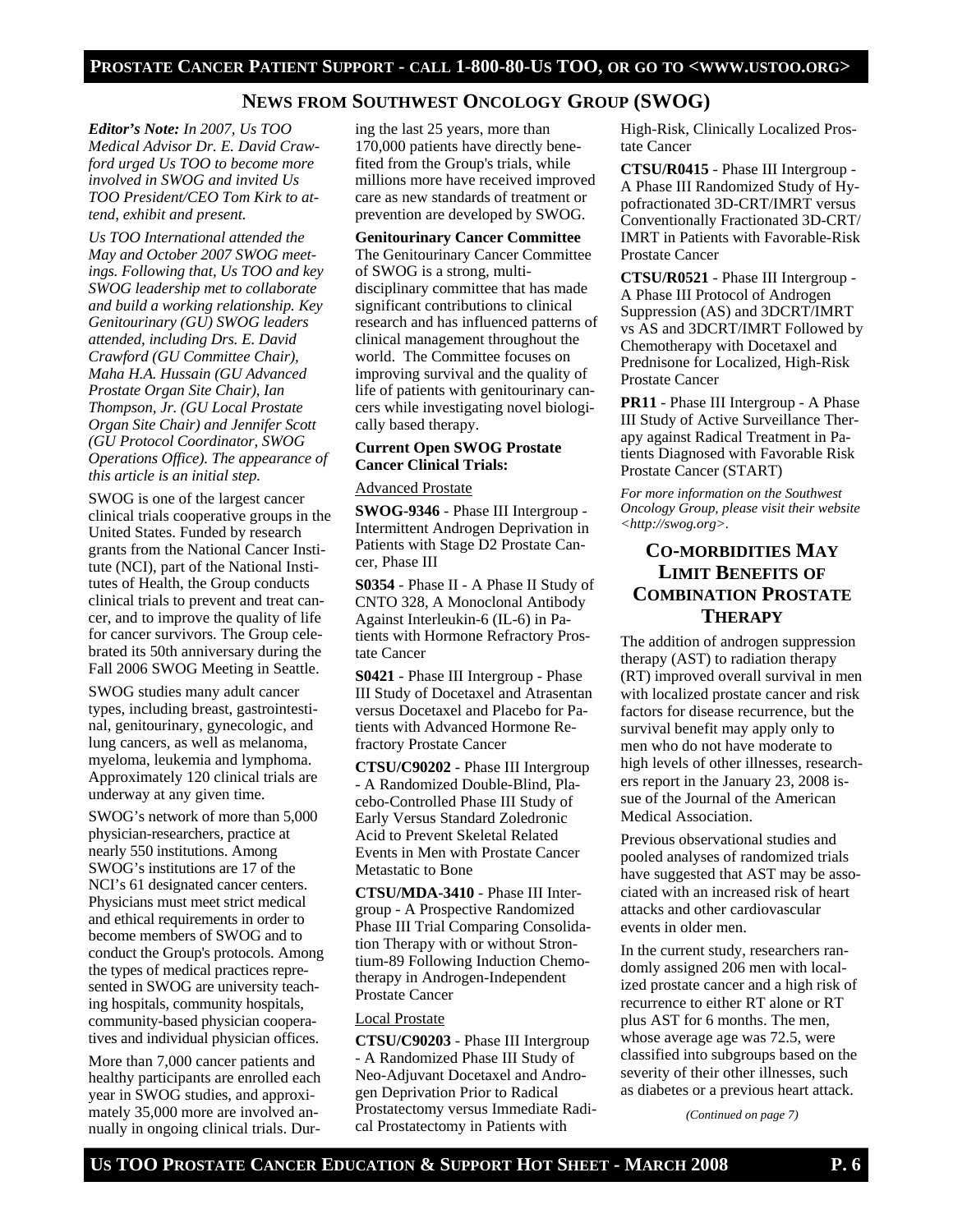## **NEW NCI CLINICAL TRIAL STRESS MANAGEMENT THERAPY FOR CHEMOTHERAPY PATIENTS**

**Name of the Trial:** Randomized Study of Stress Management Therapy in Patients Undergoing Chemotherapy for Cancer (MCC-0501). See the protocol summary at <www.cancer.gov/ clinicaltrials/MCC-0501>.

**Principal Investigators:** Dr. Teletia Taylor, Howard University, and Dr. Susan McMillan, University of South Florida

**Why This Trial Is Important:** Undergoing treatment for cancer may be one of life's most stressful experiences. Patients scheduled for chemotherapy may wonder how they will deal with its well-known side effects, such as nausea, vomiting, hair loss, and fatigue. These and other uncertainties can lead to overwhelming stress, which can reduce a patient's quality of life and, possibly, interfere with their recovery.

In this study, patients with newly diagnosed cancer who are scheduled to undergo chemotherapy will be randomly assigned to one of two groups. One group will receive standard psychosocial care along with stress management training, while the other will receive standard psychosocial care alone. The self-administered training will consist of multimedia information and instructions about three stress management techniques: progressive muscle relaxation and guided imagery, abdominal breathing, and coping skills.

Hispanic/Latino patients reportedly experience a disproportionately higher level of suffering from cancer and treatment-related stress. This is due, in part, to a lack of culturally relevant resources in Spanish. This study uses culturally sensitive self-education tools in both English and Spanish that are linguistically appropriate and incorporate Hispanic/Latino cultural beliefs.

"The adverse effects of chemotherapy on quality of life are well documented," said Dr. Taylor. "Stress management techniques have been shown to have beneficial effects on nausea,

*(Continued on page 8)* 

## **THE DOCTOR'S NOTE: COMMENTARY ON SELECTED ARTICLES IN THIS MONTH'S** *HOTSHEET* **By Gerald W. Chodak, MD**

An article from the National Cancer Institute about an ongoing study to determine if stress management therapy in patients receiving chemotherapy will improve quality of life is looking to recruit patients. According to the entry requirements from the website patients must have a new diagnosis rather than a progression of their disease to metastases. Nevertheless, patients might consider visiting the website for clarification <www.cancer.gov/clinicaltrials/MCC-0501>.

Another article from SWOG about ongoing clinical studies in prostate cancer is worth noting because in the United States, most physicians treating prostate cancer neither conduct clinical trials nor make their patients aware of a study for which they may be a good candidate. Consequently, all patients need to do this research themselves. If you have prostate or any other cancer, keep checking this website, <http://swog.org>.

Participation in clinical trials is the focus of another article regarding those individuals who participate in phase I studies. Are they being exploited because they are vulnerable?

This study found data against exploitation. The issue is important because only through controlled studies can progress be made. For the individual with an advanced cancer who has failed conventional therapy, what options are there?

The only way to receive a drug with some potential benefit is to participate in one of these trials and although the odds of benefit are small, they are not zero. As long as participants are completely informed of the risks, offering them an opportunity to participate is hardly exploitation and even doctors not involved in those trials should encourage it. Only after a phase I

study is completed, will a phase II and possibly a phase III study be possible.

The last article of interest suggests that cancer doctors may lack skills in being empathetic with their cancer patients. I have heard this complaint all too often and I do believe that this area of training but insufficient in our medical curriculum. If you are having difficulty coping with your disease, then don't hesitate to discuss it with your doctor and if you find that doctor lacking then an open discussion about it might be good for both of you!

#### **CO-MORBIDITIES**

*(Continued from page 6)* 

After 7.6 years median follow-up, estimated 8-year survival was 74 percent for men randomized to RT plus AST compared with 61 percent for men assigned to RT alone. A total of 74 men had died – 44 of those assigned to RT alone and 30 assigned to RT plus AST.

Among the 157 men with only minor co-morbidities, 31 of those treated with RT alone had died compared with 11 of those in the RT plus AST group. Among the 49 men with moderate to severe co-morbidities, however, 19 of those randomized to RT plus AST had died, compared with 13 of those assigned to RT alone.

"Preexisting co-morbid illness may increase the negative effects of specific anticancer treatments such as AST," conclude the researchers, who were led by Dr. Anthony V. D'Amico of Brigham and Women's Hospital in Boston MA. They recommend that follow-up clinical trials be designed to further assess this interaction and identify which illnesses in particular may shorten life expectancy among men undergoing treatment with AST. *NCI Cancer Bulletin, 22 January 2008* 

**"LET'S GET READY TO RUMBLE!" FOR SNEAKERS@WORK DAY 2008! June 13, 2008 SNEAKERS & WORK** More info at: www.ustoo.org/ sneakers@work THE DAY FOR NATIONAL PROSTATE CANCER AWARENESS & ACTION

US TOO PROSTATE CANCER EDUCATION & SUPPORT HOT SHEET - MARCH 2008 P. 7